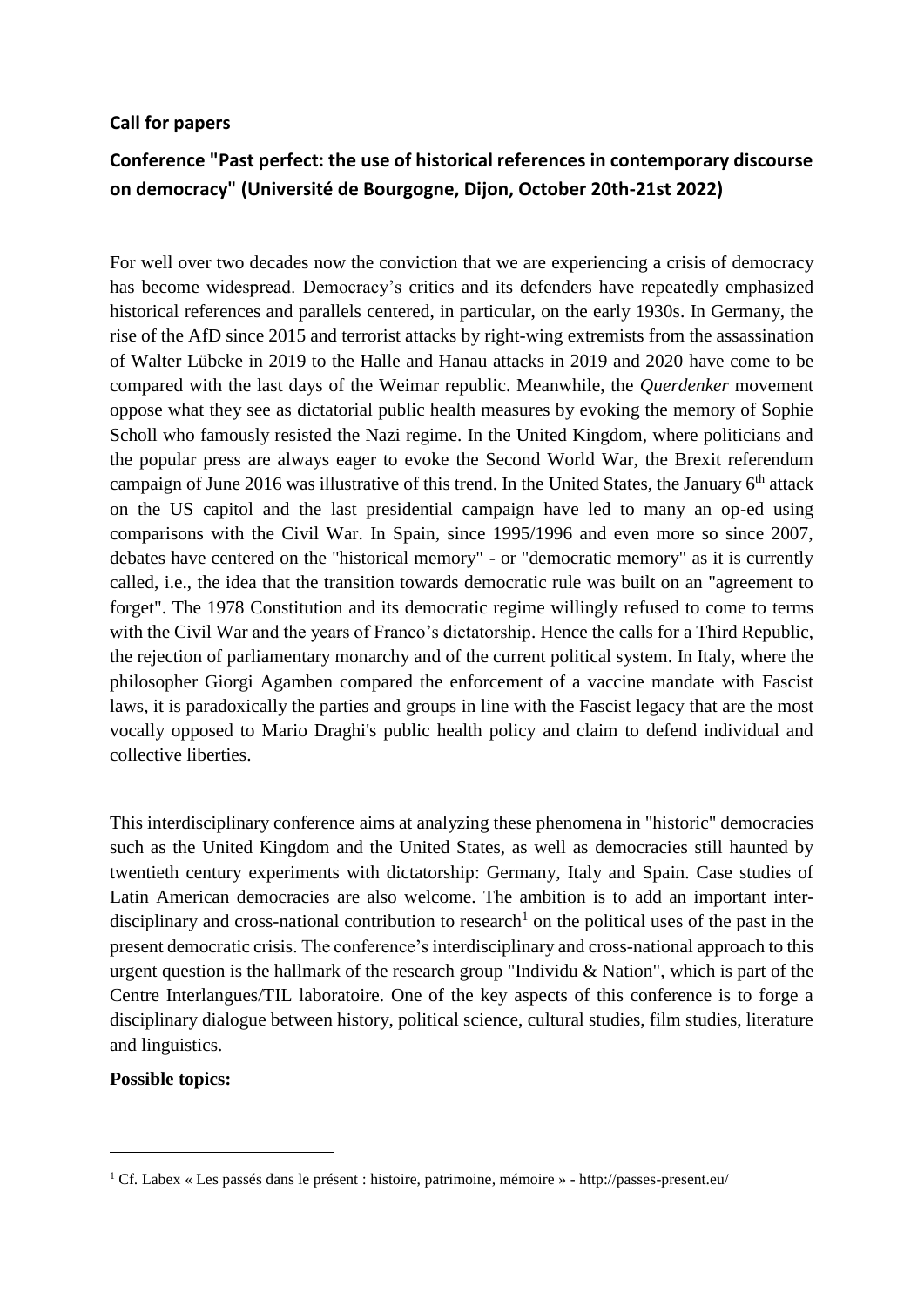The conference aims focus on the political and ideological uses of historical reference points. What functions do these references serve? Who (what groups, movements, etc.) use them? How are they used? What types of arguments are deployed? What discursive strategies are drawn on? What are the motives underpinning the evocation of historical events? Might they be used to denounce threats to democracy? To highlight its flaws? To explain current phenomena? To engage the public? In what contexts are these references to past events used? Is there a link with certain types of events? Do these discourses on democracy have an emotional/emotive dimension? To what extent is history revised and (often) redacted according to specific interests? What does recourse to the past reveal about conceptions of democracy, and about the construction and the evolution of collective memory in the societies under study?

Studying such phenomena within various national frameworks should also enable researchers to determine the impact of specific experiences on the choice of references and the political uses of the past, and to identify similar strategies and elements in different discourses.

Proposals may consider various types of actors and discourses on democracy:

- the discourses of institutional actors
- the discourses of political and popular movements, especially those criticizing the way in which democracy currently works (AfD in Germany, Podemos and Vox in Spain, Trump supporters in the United States, etc.)
- media discourses

1

- the discourses of intellectuals and experts who are often invited in the media on the subject. In Germany, for example, countless interviews with historians on the parallels with Weimar can be found
- novels, movies, radio programs, TV shows, whose plots are set in the past (including fictional pasts, as in alternate histories) but which offer reflections on the state of democracy today, or at least a discourse which can be interpreted as such – the reception of such works being an interesting phenomenon in itself. For instance, the German series *Babylon Berlin* (2017-present)*,* which takes place during the final years of the Weimar Republic, or David Simon's mini-series and adaptation of Philip Roth's *The Plot*  Against America (2020)<sup>2</sup>, set during the Second World War.

<sup>&</sup>lt;sup>2</sup> David Simon clearly explained that through this alternate history, which imagines an Antisemitic America teaming up with Nazi Germany under the presidency of Charles Lindbergh, instead of joining the Allied forces in 1941, he was in fact talking about Trump's America: "Reading the novel today, the world of Trump, Brexit, misinformation, xenophobia and fear becomes crystal clear. The parallels are obvious, and they underscore the utility of the story [Roth] tells, incredibly relevant, to say something about a situation in which we are wading too deeply to get anything out of. [... I find stratagems to address Trump, because I am a political writer. If that means putting old Packards and Buicks together on the screen, and finding streets that haven't changed since 1939, then so be it." "David Simon : 'La bonne nouvelle est qu'on vit plutôt bien à la marge'", interview in *Libération,* 31 January 2020, [https://www.liberation.fr/images/2020/01/31/la-bonne-nouvelle-est-qu-on-vit-plutot-bien-a-la](https://www.liberation.fr/images/2020/01/31/la-bonne-nouvelle-est-qu-on-vit-plutot-bien-a-la-marge_1776539/)marge 1776539/ (last visit 20 October 2021)